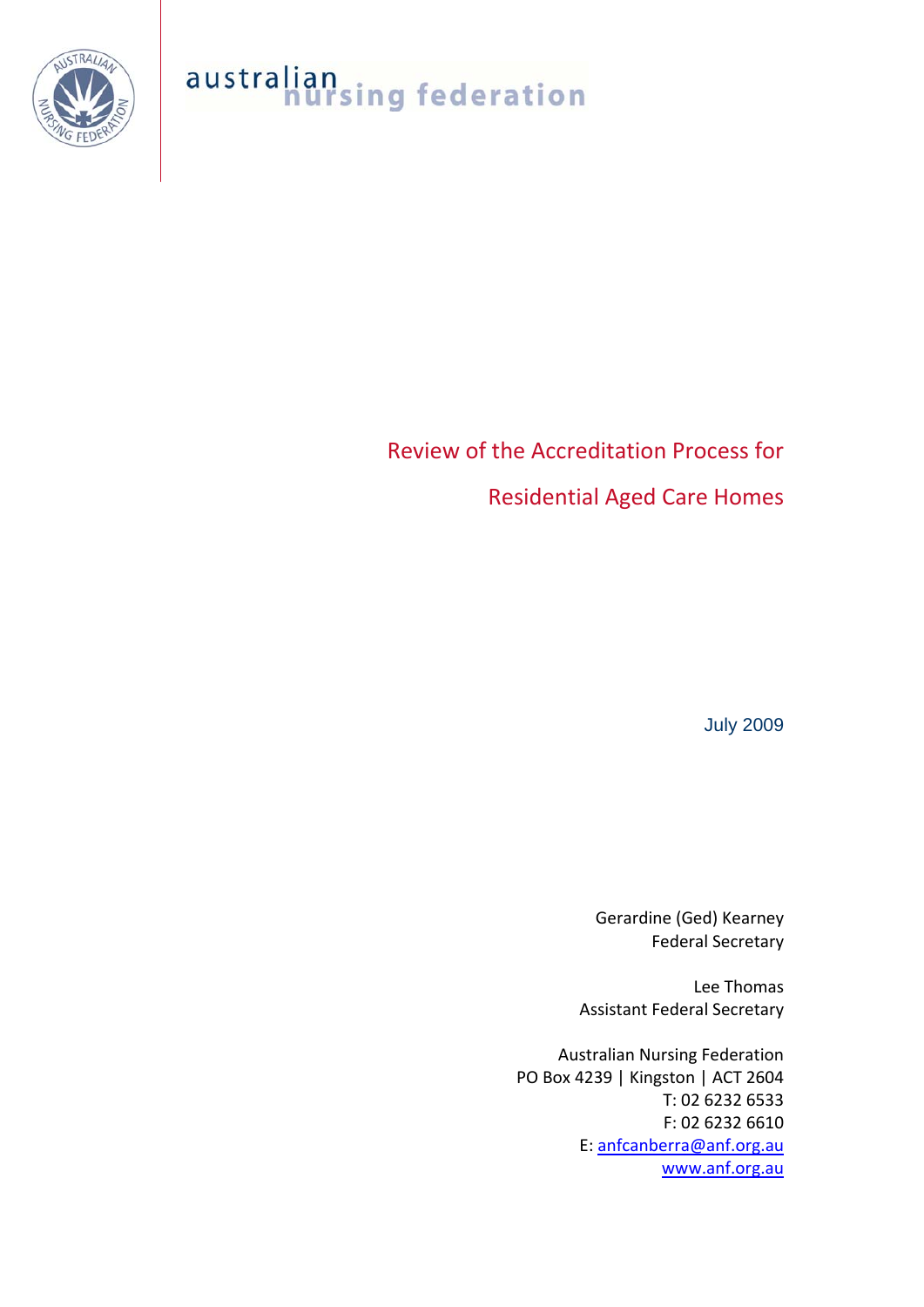The Australian Nursing Federation (ANF) was established in 1924. The ANF is the national union for nurses and midwives, with Branches in each State and Territory of Australia.

The ANF is also the largest professional and industrial organisation in Australia, with a membership of over 170,000 nurses, employed in a wide range of enterprises in urban, rural and remote locations in both the public and private sectors. The ANF's core business is the industrial and professional representation of nurses and nursing.

The ANF participates in the development of policy in nursing, nursing regulation, health, community services, veteran's affairs, education, and training, occupational health and safety, industrial relations, immigration and law reform.

The ANF welcomes the opportunity to provide our input to the discussion paper regarding the Review of the Accreditation Process for Residential Aged Care Homes (May 2009).

In collating our responses the ANF state and territory Branches were consulted. In addition the Federation undertook to survey members working in aged care and sought their views regarding the accreditation process. We posed a series of questions regarding their experience of the accreditation process and where appropriate we have added their comments.

*Should approved providers have to apply for re‐accreditation or should the accreditation body conduct a rolling program of accreditation audits, which ensures that each home is re‐assessed prior to their current period of accreditation running out (without the need for the approved provider to put in an application)? What are the advantages/disadvantages of the two approaches?*

*Should the provision of detailed self‐assessment data continue to be a requirement of any application process? If so, why?*

*Would the removal of the requirement to provide self‐assessment data on application create a more stressful accreditation site audit? If so, how might this be avoided?*

The ANF acknowledges that accreditation plays a vitally important role in maintaining standards in aged care, but we have serious concerns regarding some aspects of the current system. Rather than completely re‐inventing the process we recommend the introduction of some strategies that will strengthen the system and improve outcomes for residents and those providing care. Providers should continue to provide detailed self assessment as it is believed this assists both the agency and the provider in stream‐lining the process of accreditation, expanding knowledge of the obligations and requirements under the scheme and potentially lessening the number and length of time that a home might be non compliant.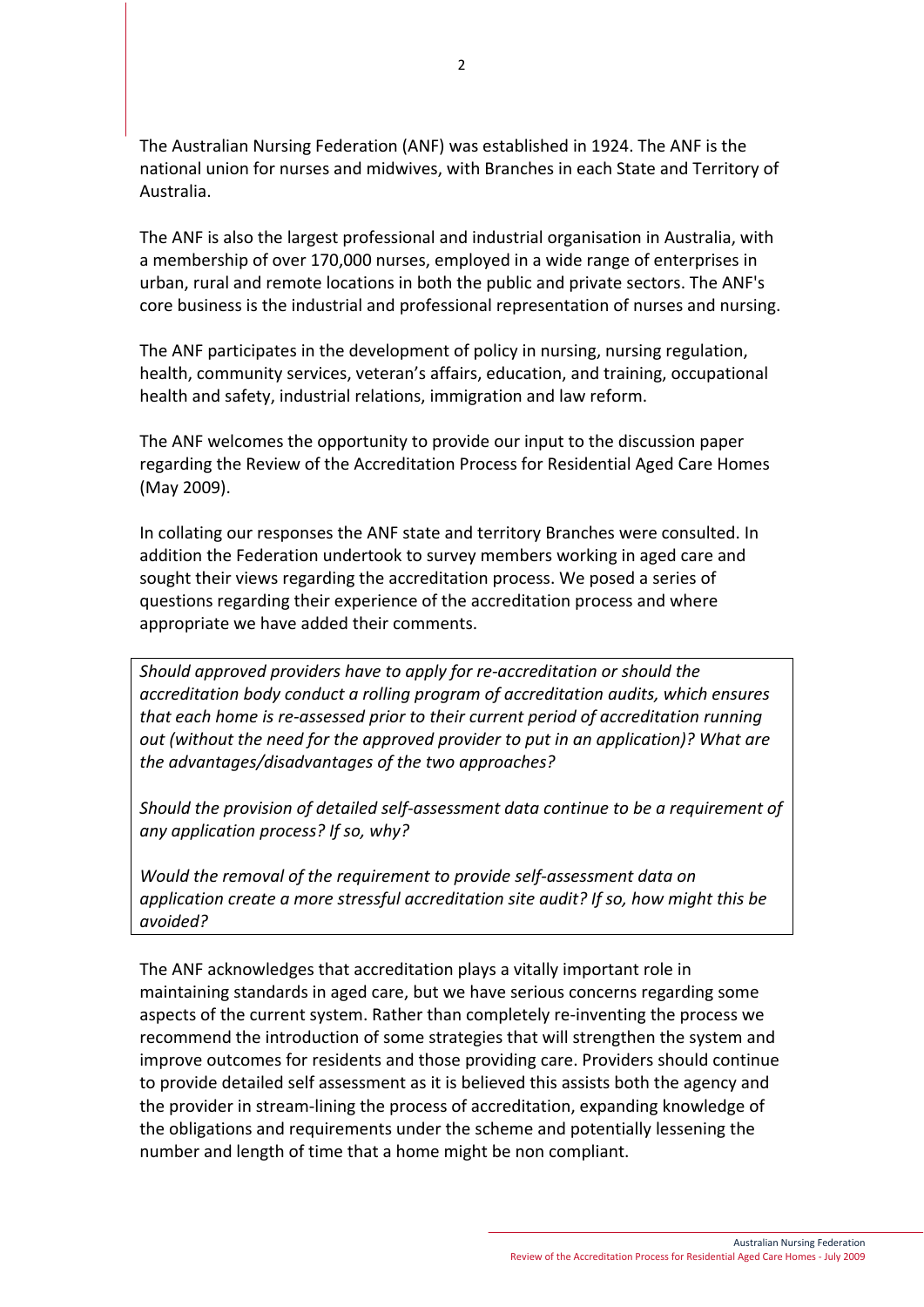Documentation generally causes extra burden for our members working in the sector, and they report that it takes considerable time for self assessment to be completed prior to the site visits with more time spent unnecessarily reviewing it with the auditors. The ANF recommends that the self assessment be examined prior to the audit identifying areas of concern and that only these issues be addressed at the time of visit.

Our members' views on this issue include:

- *Paper work does not reflect the true picture, assessors are spending too much checking the documentation.*
- *I believe the current process is acceptable however, there appears to be a focus towards paperwork as opposed to a focus towards caring for the residents.*
- *Too much emphasis on documentation not enough on observation of residents and more weight should be given to the professional opinion of the RN on the floor.*

*What problems, if any, have approved providers/services experienced in respect of accreditation audits and electronic records?*

*What are the current barriers to assessment teams utilising electronic records and how might these be overcome?*

The ANF in conjunction with QUT conducted an extensive research project into the barriers for nurses to access information technology in aged care. The project identified many barriers that are significant obstacles to effective use of technology in the sector. We direct the Department to the results of the research which can be found at [www.anf.org.au.](http://www.anf.org.au/)

A major outcome of the research was a commissioning by the Federal Department of Health and Ageing of a second tier project to develop IT competencies for nurses working in aged care and health care generally. The project, managed by the ANF is underway and due for completion in the coming months. We recommend that the competencies be adopted by the aged care sector and that funding be made available to assist nurses to overcome the barriers currently being faced in this area. The uptake of information technology will undoubtedly reduce complexities and time management issues in reporting for accreditation.

*Should approved providers continue to be able to nominate a quality assessor as a member of the assessment team that will be conducting the site audit on their aged care home?*

*If yes: Why? How does this improve the assessment process? How can issues of perceived conflict of interest be managed?*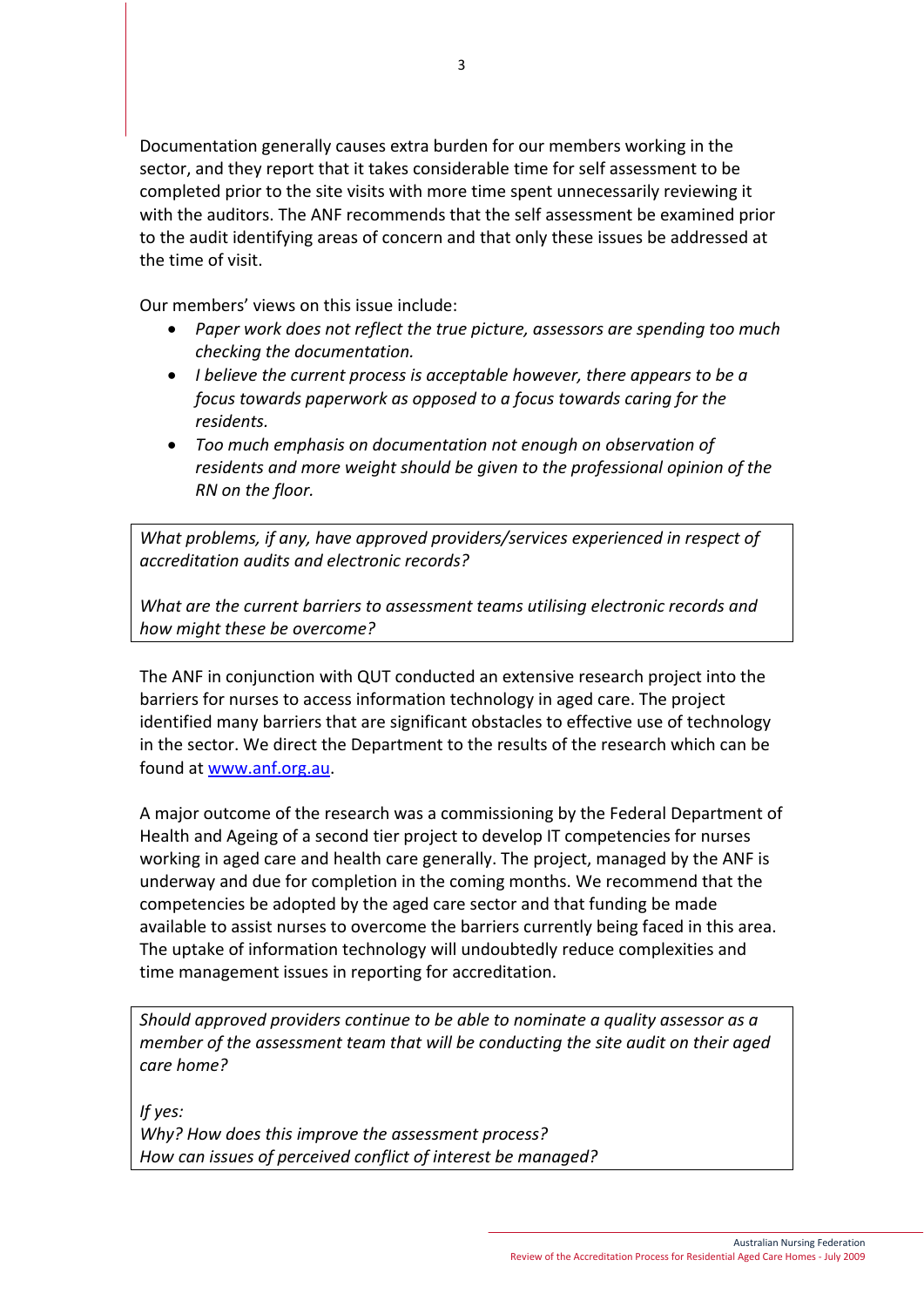The ANF is aware from its members that site audits are very stressful events and as such providers having the ability to nominate a known person to the audit team may be one way of reducing the anxiety felt by employees. It might also assist with practical issues such as facility layout, location of documentation necessary for audit and communication between the facility staff and the audit team, generally streamlining the process for all concerned. The conflict of interest issues are best dealt with by a validation process that includes the sign off of independent assessors against the 'known' assessor's comments.

*Should the accreditation body have the flexibility to contract 'expert members', who are not quality assessors, to participate on an assessment team? If not, why not?*

*If yes, what sort of 'expert members' might be used and what safeguards, if any, would need to be put in place to maintain the integrity of the assessment process?*

*Should it be a legislative requirement for assessment teams conducting visits to high care facilities, or to low care facilities with a significant number of high care residents, to include a quality assessor who is a registered nurse?*

The agency should have the flexibility to call on people in particular circumstances who are experts in a field of care, however, those circumstances would need to be made clear and agreed by all concerned. The agency would also need to declare who the expert was and why they were being used. The ANF is of the view that if the team were to use an expert in particular circumstances then that person must be completely independent from the agency and the provider and be able to declare that they have no conflict that would disallow them from providing expert information or advice.

With respect to the question 'should a registered nurse be on all teams' the overwhelming response from our members was yes. It is our view that there should be a legislative requirement that all agency assessment teams conducting visits must include a registered nurse with appropriate qualifications and experience in aged care and gerontology. Registered nurses have a body of knowledge that enables them to understand the work being undertaken by the nursing team and therefore speak the 'language' of the staff, empathise and validate responses, and assess patient outcomes. Registered nurses can ultimately work with nursing teams, on a level that non‐nurses would not be able to. Misunderstandings, mistrust and mistakes would most definitely occur without that connection.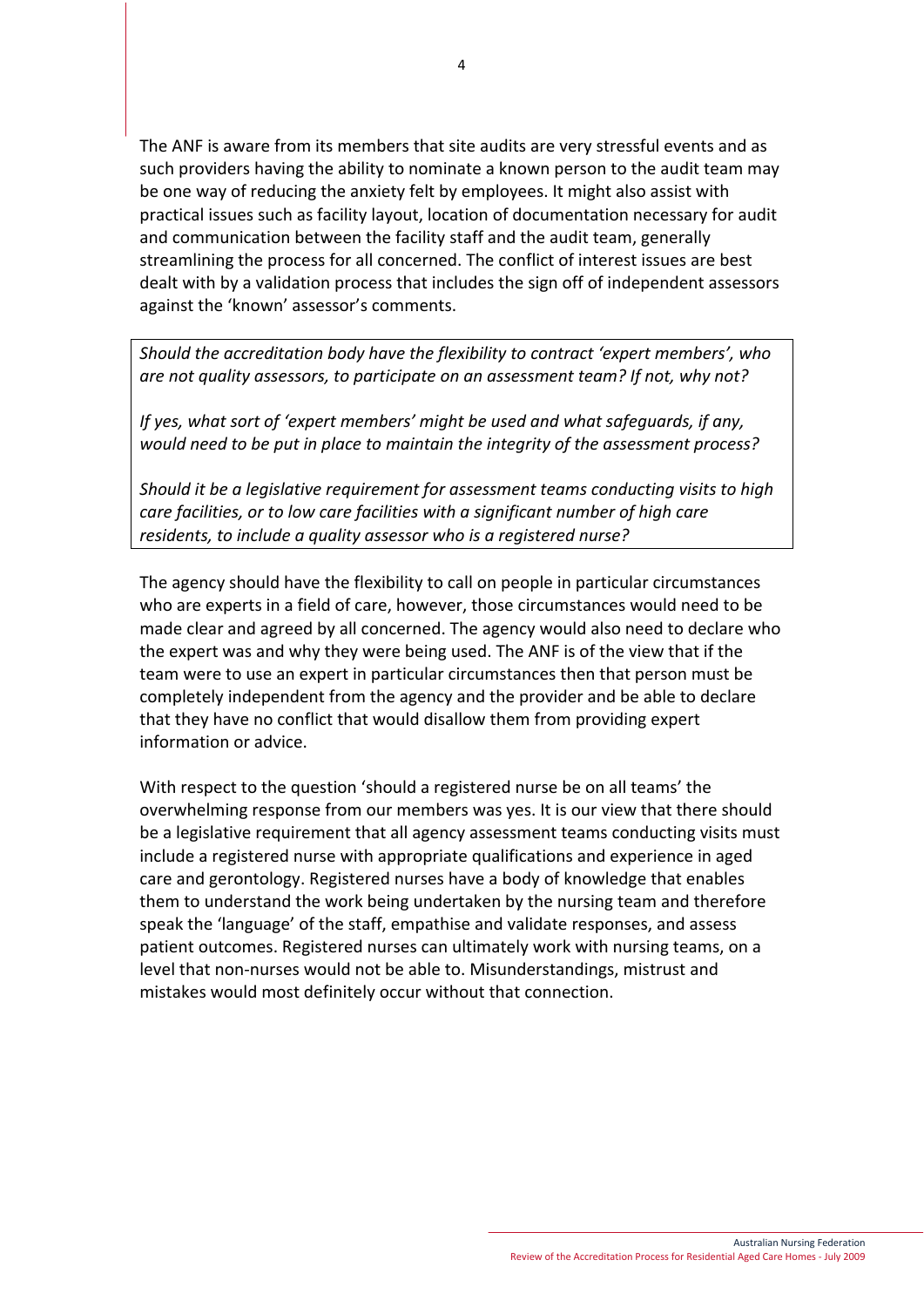*Should accreditation site audits be unannounced?*

*If not, why not? How can the public perception that announced site audits provide the assessment tem with an inaccurate picture of a homes general performance be addressed?*

*If yes, what strategies need to be put in place to minimise disruption to staff and residents?*

*What strategies might the accreditation body use to encourage input to the accreditation site audit from residents and their representatives?*

*Should a home be able to nominate some 'black‐out' days, during which the accreditation body will try to avoid scheduling a site audit? If not, why not?*

The response to the question regarding announcing site visits was mixed. Some members argued that the longer the lead up time the more time given for providers to 'stack' the roster with additional staff and buy in additional resources that potentially indicate a false staffing level that immediately following the visit is removed leaving our members feeling let down and returning in many cases to an environment with significant work load challenges.

Our member's views include:

- *Everything becomes a mad scramble at the last minute before an announced visit.*
- *Too stressful especially prior planned visits.*
- *Main site audits have always been ok, however, spot checks are very stressful.*
- *The 6 monthly spot checks I don't agree with‐they expect you to drop everything to answer questions.*
- *It's amazing how much gets done prior to an inspection.*
- *I think spot checks are a really good idea, they would reveal sloppy practices and keep staff attuned to quality care.*
- *All accreditation checks should be unannounced!*
- *It always upsets me that just before a visit all documentation is checked and updated, on the day of the visit residents with challenging behaviours are either sedated or taken on social leave by their relatives. Extra staff are employed when usually we are understaffed.*

The ANF recommends that an announced site visit should be followed up with spot checks. If more appropriate staffing levels were maintained by providers we are of the belief that spot checks would be less stressful.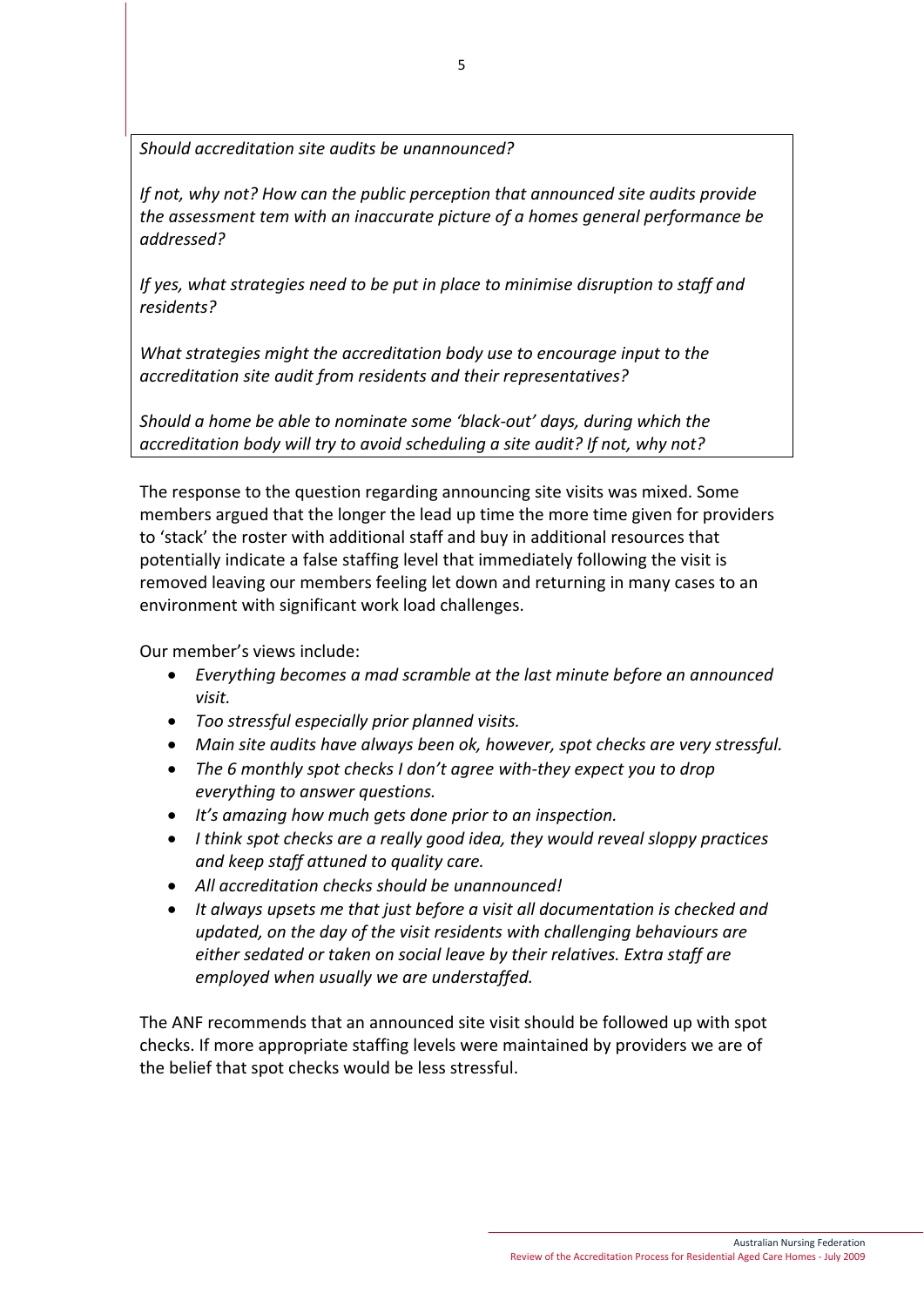*Does the current accreditation process allow for appropriate levels of consumer input? If not, why not? How might this be improved?*

*Should there be a minimum target set for consultations with residents and/or their representatives during visits to a home by the accreditation body? If so, what would be an appropriate number or percentage?*

*Should assessment teams seek to attend homes out of normal business hours? Would this increase opportunities for consultation with relatives/representatives?*

*Are there other strategies that may increase engagement with residents and/or their representatives?*

ANF members indicate the current process allows little if any consumer input, but we believe this could be overcome by the agency actively entering into discussion with residents and their relatives during site visits. However, for that to be successful then some advance notice will be required. The ANF recommends that consumers always be involved in the process and that assessors attend outside normal business hours to ensure greater involvement.

*Should approved providers be required to organise a meeting with residents and their representatives to discuss incidences of non‐ compliance?*

*If so, should this be a general requirement for any non‐compliance, or should it only apply where there is major non‐compliance, for example, non‐compliance with four or more expected outcomes, or non‐compliance against specified outcomes?*

Evidence of non compliance is very stressful and creates uncertainty for residents and relatives and as such it is imperative that there is clear, concise and high quality communication that outlines the extent of the non compliance and what the solutions and time frames are for remedy. It is important to let residents and relatives know what the impact of the non compliance has been on clinical outcomes or resident care and what the Provider plans to do about the non compliance. This should occur for all non compliance issues – both large and small. The ANF recommends that it be mandatory to communicate outcomes of the accreditation process with residents and relatives regardless of the severity.

*Does the lack of confidentiality for staff act as a barrier to them providing frank information to the accreditation body?*

*Should the confidentiality protections provided in the Aged Care Principles for residents or their representatives be extended to all persons who provide information to the accreditation body?*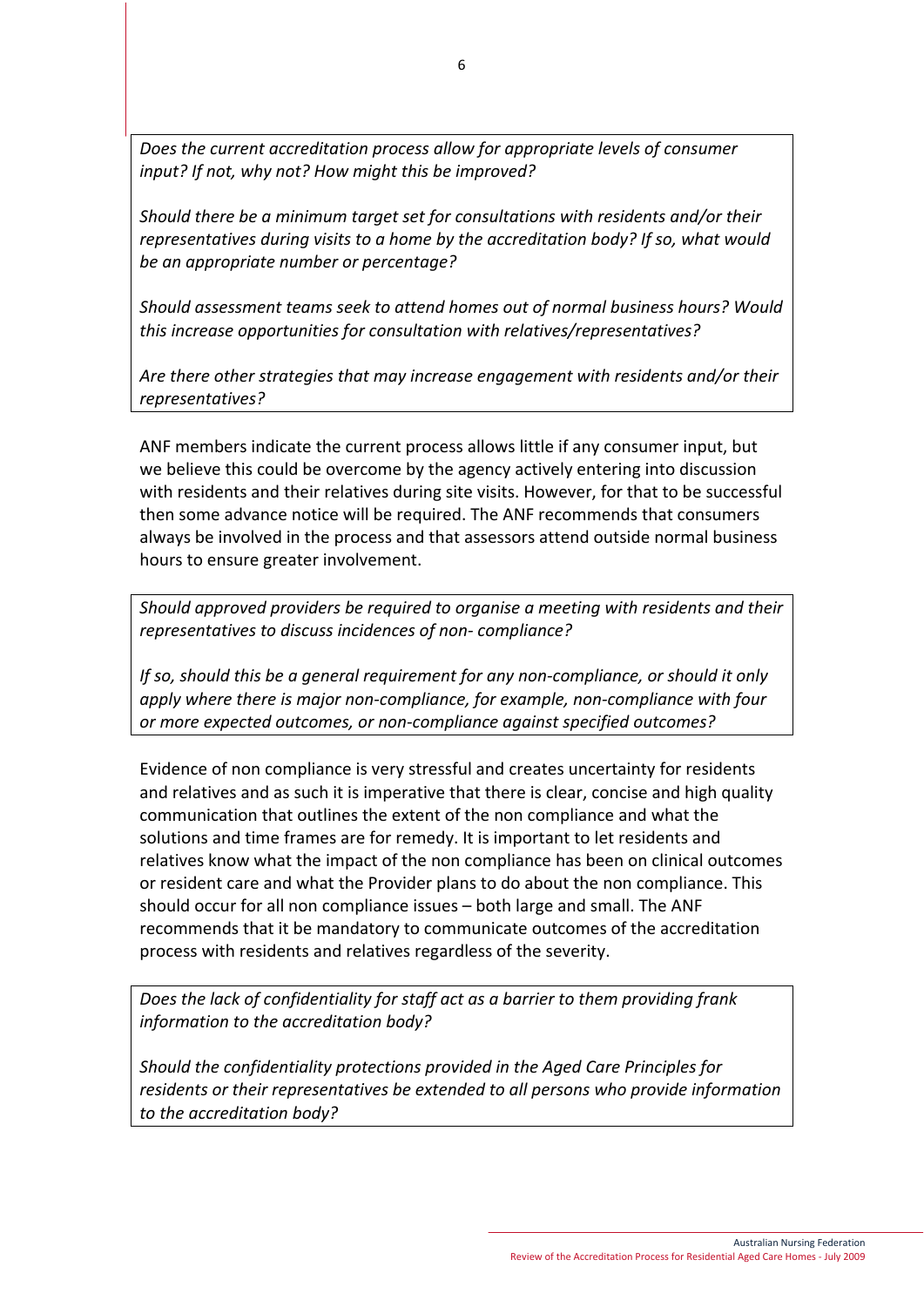Thirty five percent (35%) of members who responded to our survey indicated that they did not believe they could speak freely to assessors. This is a disturbing result. The ANF recommends that confidentiality arrangements be afforded to staff as well as residents and that interviews be conducted one on one without interference or observation by provider or management. It would also be appropriate in some circumstances to allow anonymous, or at least confidential, written submissions by staff.

Some examples of survey responses were:

- *An educator always stays with is when we speak to assessors.*
- *It would be impossible to talk freely with an assessor as management are always present.*
- *No I knew it would come back on us if we spoke about negative things, even when the manager said it was ok to tell the truth it still came back on us.*
- *Staff are groomed in what to say and do during accreditation. I feel if one was honest to the nursing home's detriment, then things could become uncomfortable.*

*Is the current accreditation and monitoring regime for residential aged care homes effective in identifying deficiencies in care, safety and quality? If not, why not?*

*If the accreditation and monitoring regime was to be enhanced, what approaches should be adopted?*

## *Should homes be required to collect and report against a minimum data set?*

As a result of our survey the ANF is of the opinion the current regime is not always effective. As indicated previously staff often feel intimidated and fear they cannot speak up without retribution, and even termination of employment. This is particularly worrying in rural and regional locations where alternative work may not be available to people who speak out.

The issue of appropriate staffing levels is a critical one in determining the adequacy of care, safety and quality. Skill mix of registered and enrolled nurses and personal care workers is highlighted by all direct care staff, in a range of aged care homes, both small and large ‐ as an area of serious concern. The main issues are in relation to resident safety and the ability of care staff being able to deliver best quality of care to all residents on all shifts, every day.

Preliminary results of our survey (full analysis is yet to be published) indicates that 54% of respondents interviewed had never been asked by an assessor if there was enough nursing staff (including carers/AINs) to provide the necessary care to residents and an alarming 59% had never been asked if the skill mix was appropriate for the necessary care requirements. Nearly 70% of respondents had never been asked if they were able to complete their work satisfactorily despite not taking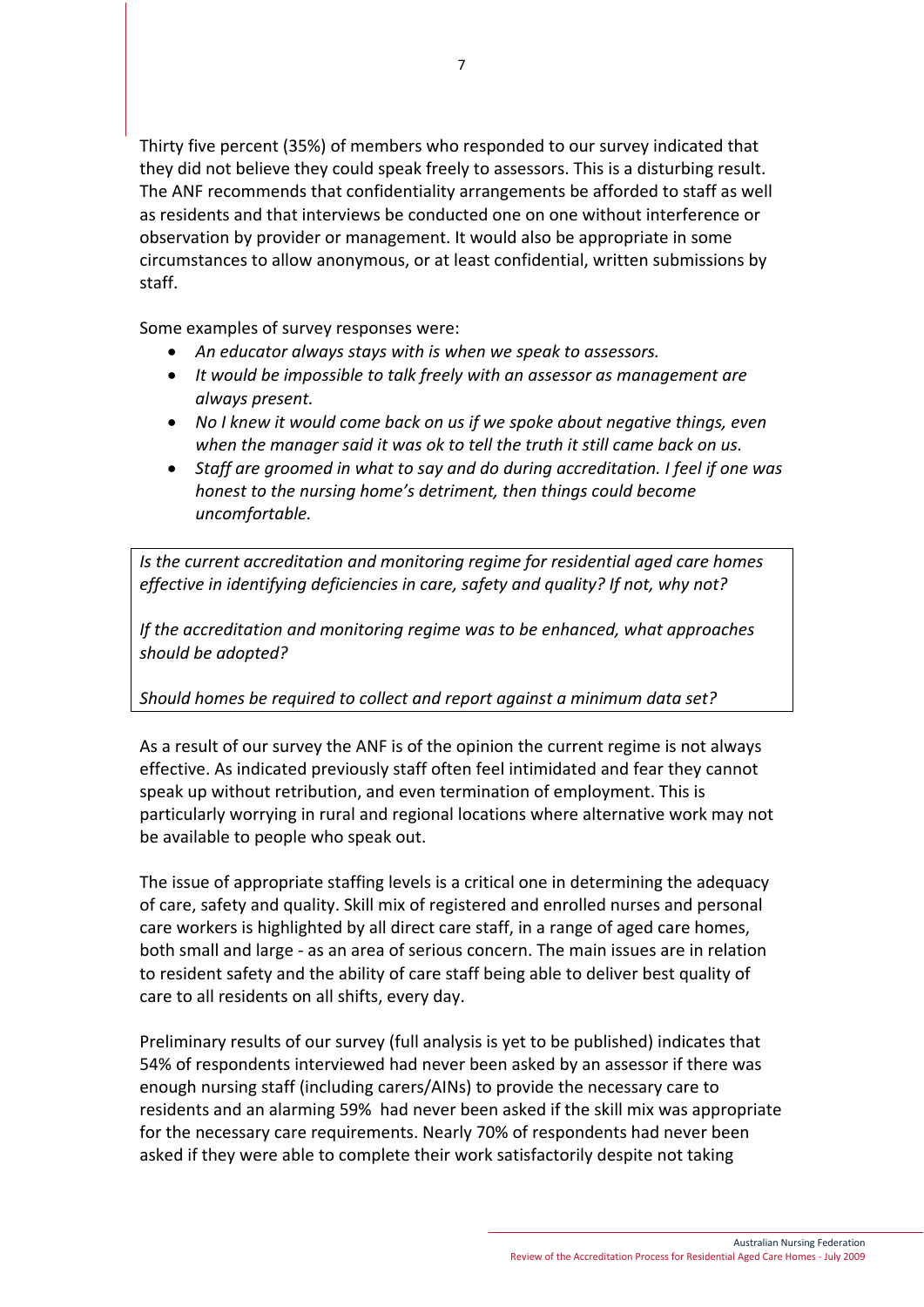breaks and an alarming 51% felt they were unable to comply with written procedures for such things as safe lifting and infection control.

These alarming statistics demonstrate quite clearly that despite the interview process many important elements like staffing levels and skills mix, workload and completion of work were rarely asked. This also demonstrates little regard for these important issues in the interviewers mind.

Furthermore, it is obvious in situations where there are inadequate numbers of appropriately qualified and experienced care staff, care delivery is not optimal and safety and quality of residents is therefore potentially compromised.

The absence of any baseline measure of appropriate staffing numbers and skill mix exacerbates this problem, leaving it open to the provider to understaff outside accreditation visits, exposing residents to risk. While these risks are often picked up by assessors, it is too late once residents have been exposed and measures need to be in place to ensure such issues do not happen in the first instance.

The quality and safety of residents' care is the prime issue for residential aged care 24 hours a day. It is suggested the current accreditation and monitoring of aged care homes and any changes in the future incorporate monitoring and auditing to extend to afterhours times, including weekends and night shifts.

If the current model was to be enhanced there must be robust strengthening of the role of the Aged Care Complaints Commissioner and more powers for the enforcement of recommendations and rulings issued by the Commonwealth Investigation Scheme [CIS].

Homes should be required to collect and report against a minimum data set, including minimum staffing levels and skill mix, including hours of nursing care per resident per day

*Should decisions only be appealable to the Administrative Appeals Tribunal if they have already been subject to reconsideration by the accreditation body?*

*Should the accreditation body be able to undertake 'own motion' reconsideration of decisions in certain circumstances?*

A decision of the agency should be robust enough to undergo scrutiny. If there are any extenuating circumstances these should be raised at the time of assessment. However, we do recognise there might be instances where decisions require review. Any reconsideration of decisions must be transparent and accounted for.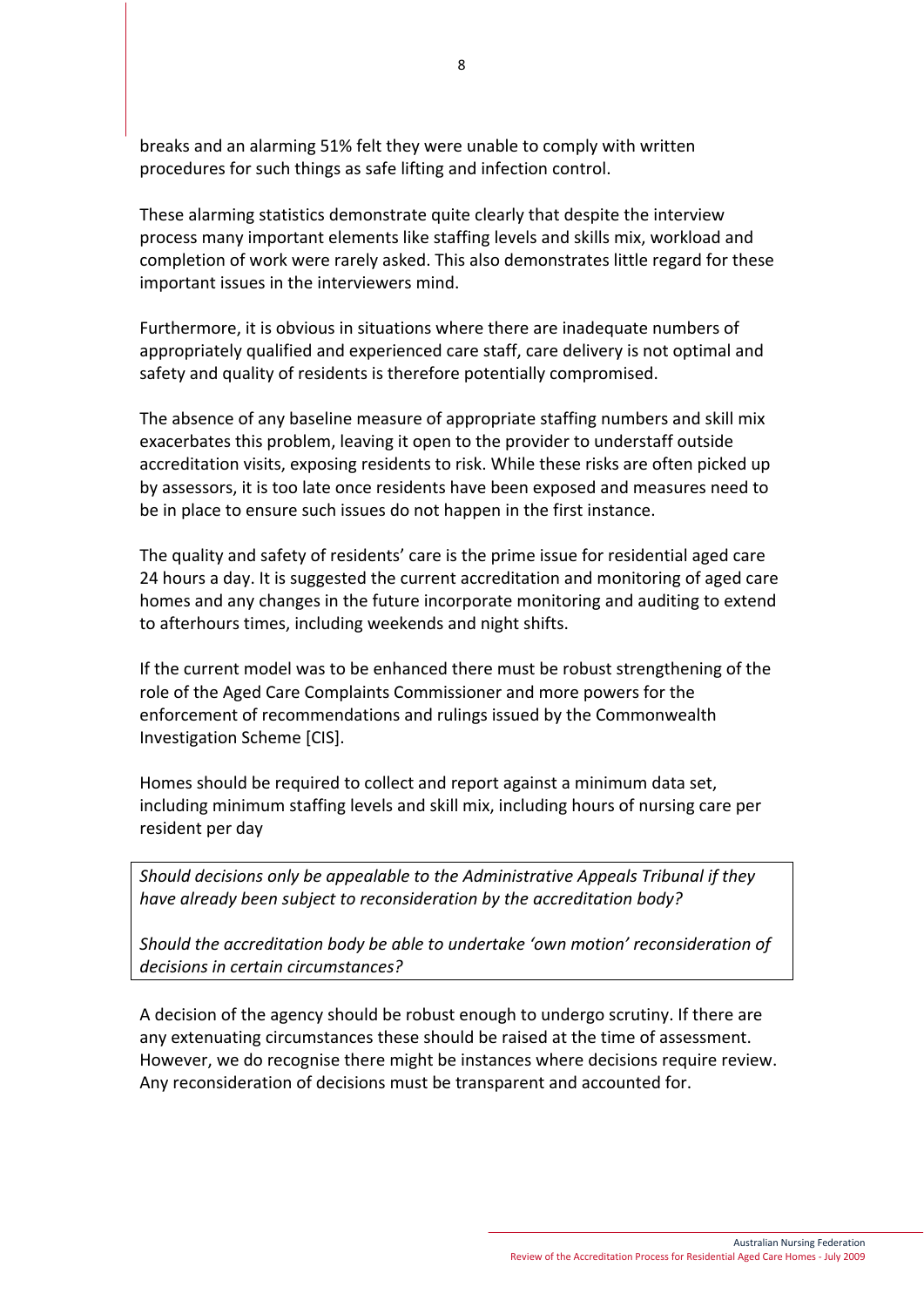*Is the current way in which audit reports and decisions are published adequate? If not, why not?*

*Should audit reports and decisions of the accreditation body that are subject to reconsideration or review be made publicly available prior to the finalisation of the review process? If not, why not?*

*Should approved providers be required to provide residents and carers with access to reports and decision of the accreditation body?*

The current delay between the visit and the publically available report is often unacceptably long. Residents and carers should have access to reports and decisions but we do accept that publication should be fixed to a minimum period following audit.

*Are the current distinctions between different types of visits conducted by the accreditation body appropriate? If so, why? If not, why not?*

We believe the current distinctions are appropriate.

*Is it problematic for the accreditation body to provide education to industry?*

*If not, why not? What are the benefits of the current approach?*

*If yes, what are some alternate models for providing education to industry?*

*Does there need to be another source of advice for industry, besides the accreditation body, about issues in respect of accreditation and improving performance? If so, what would be an appropriate source for such advice?*

It is appropriate for the agency to provide education to the industry as long as it is in relation to accreditation processes and related matters. Our members are calling for more education around the process of accreditation. Comments from our survey are:

- More education is required from the agency people.
- We want to be prepared so anything that will assist that is good.

*Should there be a maximum period of accreditation specified in the legislation?*

*Should homes that have sustained compliance with the Accreditation Standards over a number of years be rewarded with a longer period of accreditation?*

*Are there other means of rewarding good performance?*